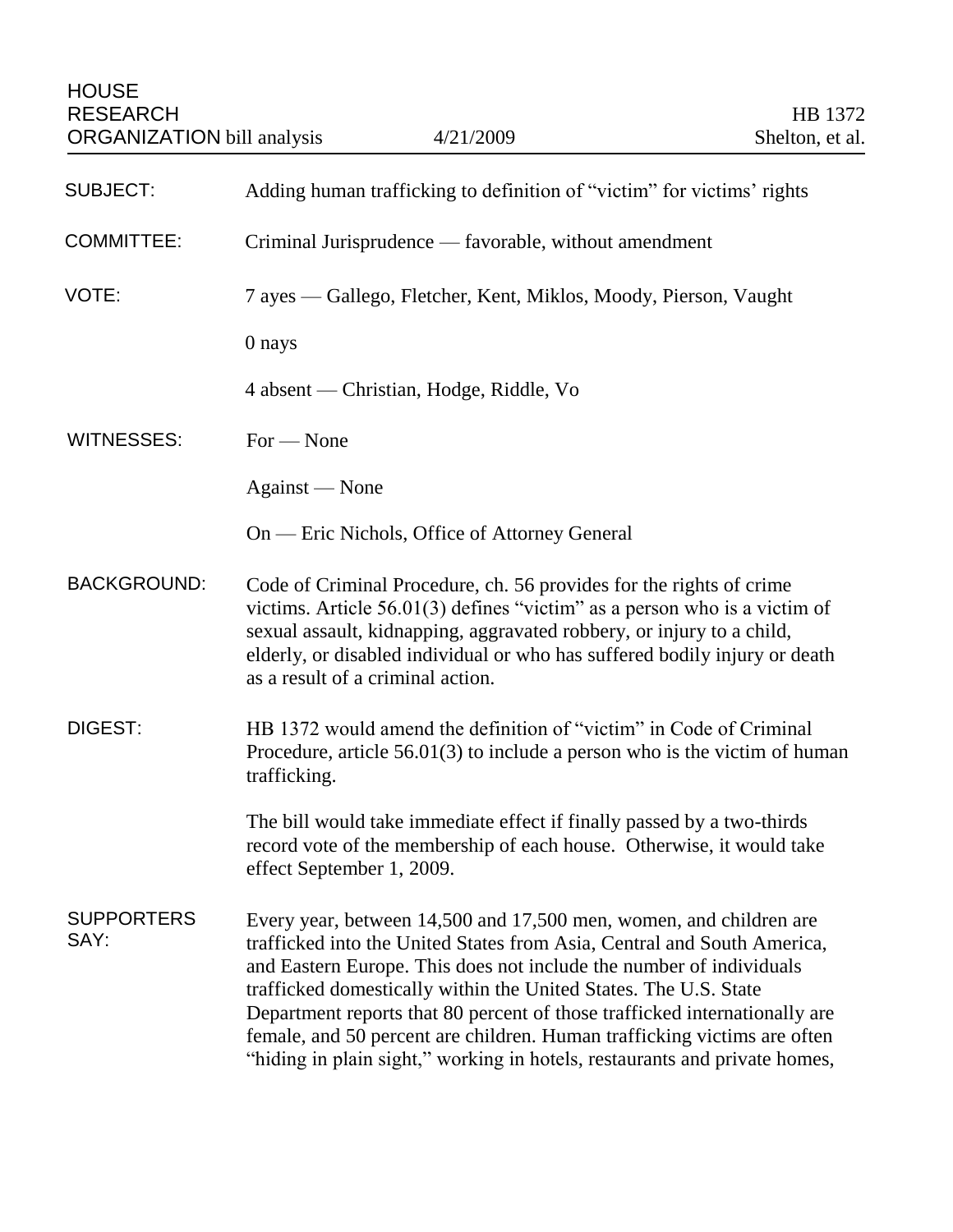## HB 1372 House Research Organization page 2

while others are less visible — for example, when forced into the sex trade.

Texas is a major corridor of human trafficking, constituting approximately 20 percent of all human trafficking victims in the United States, with Houston and El Paso listed among the U.S. Department of Justice's most intense U.S. trafficking areas. The Texas Attorney General's Office, at the request of the 80th Legislature, studied the issue and released its findings in "The Texas Response to Human Trafficking." The report offers 21 recommendations intended to reduce human trafficking and improve services to victims.

HB 1372 would address one of the attorney general's recommendations by amending the definition of crime victim in the Code of Criminal Procedure to include victims of human trafficking. The bill would allow the victims of human trafficking to be eligible for benefits and protections provided under Code of Criminal Procedure, ch. 56, which include:

- the right to receive police protection from harm or threats arising  $\bullet$ from the crime;
- the right to be informed about processes involving the defendant, such as bail or parole, and;
- the right to present a victim impact statement to the court.  $\bullet$

Also included in ch. 56 is the Crime Victims' Compensation Act, which allows for financial assistance to help victims and their families living in Texas with the financial costs of crime, such as medical bills, psychiatric care or counseling, loss of earnings or support, job training, vocational rehabilitation, and transportation and housing needs.

The Crime Victims' Compensation Fund, by statute, applies to victims who are residents of Texas, so human trafficking victims residing and working in the state would be eligible for financial assistance from the fund. HB 1372 would provide much needed protection and assistance to victims of human trafficking within the state of Texas.

**OPPONENTS** SAY: While HB 1372 would help innocent victims of human trafficking, it should go farther and recognize the unique circumstances that apply to victims of this crime. The Crime Victims' Compensation Act provides benefits to victims who are residents of Texas and were victimized in the state and, in certain situations, Texans who were victimized in another